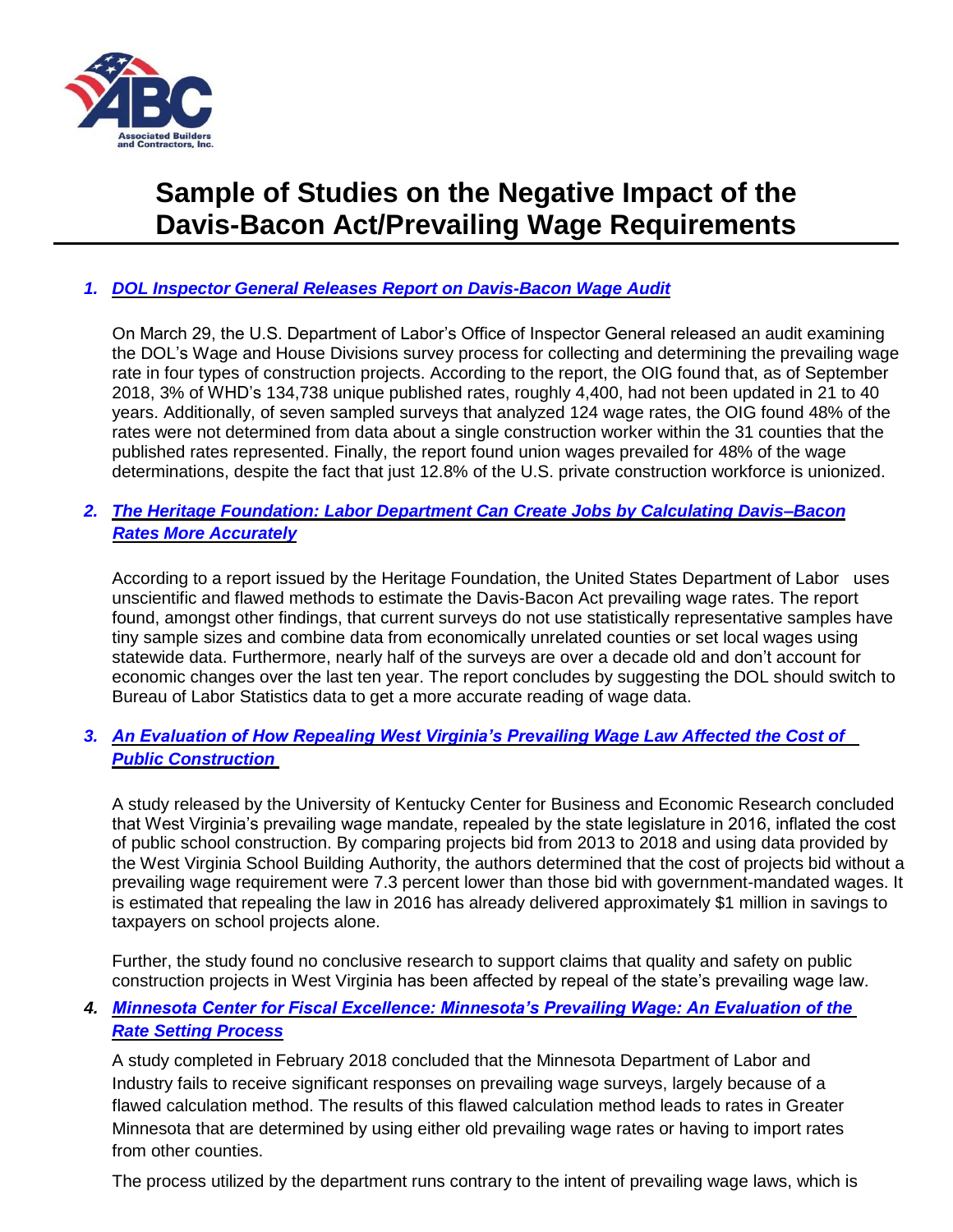to provide local wage rates for local workers. The study concludes with recommended courses of action to correct the outdated mode of gathering wage rates such as switching to a majority/average calculation mode and using employer based surveys.

# *5. [George Mason University: Prevailing Wage Legislation and the Continuing Significance of](https://poseidon01.ssrn.com/delivery.php?ID=843106086008087068080030072107067010017051024001008020124117121123013016071031117091049101001060018038058113066075023073090116109034011046042122020006099112127004041055094020010081104097005127080002094083001092105002065103124115005097112119114098099&EXT=pdf)  [Race](https://poseidon01.ssrn.com/delivery.php?ID=843106086008087068080030072107067010017051024001008020124117121123013016071031117091049101001060018038058113066075023073090116109034011046042122020006099112127004041055094020010081104097005127080002094083001092105002065103124115005097112119114098099&EXT=pdf)*

A study released in June 2018 by the George Mason University Antonin Scalia Law School found that prevailing wage laws discriminate against minority construction workers who have been traditionally underrepresented in labor unions.

By examining the Davis-Bacon Act and the original intent of the law to exclude African-American construction workers from working on federal projects, to looking at the continuing effects of prevailing wage laws and the lack of minority participation in labor unions, the authors conclude that prevailing wage legislation has been a disaster for minority construction workers.

# *6. [Illinois Policy Institute: Building Fairness and Opportunity: The Effects of Repealing Illinois'](https://files.illinoispolicy.org/wp-content/uploads/2017/12/Prevailing-Wage_11.17f.pdf) [Prevailing Wage](https://files.illinoispolicy.org/wp-content/uploads/2017/12/Prevailing-Wage_11.17f.pdf) Law*

A study released in December 2017 by the Illinois Policy Institute found that repealing the state's prevailing wage law would help boost the state's economy by lowering the cost to taxpayers on publicly funded construction projects and spurring job growth in the construction industry.

In looking at states that repealed their prevailing wage law, the study found that employment in the construction sector grew by almost 8 percent. In the state of Illinois, that could translate to 14,000 new jobs in the construction industry over the following 10 years. The study also concluded that repeal of the prevailing wage law could save taxpayers an average of 10 percent on publicly funded construction projects.

# *7. [Empire Center for Public Policy: Prevailing Waste –](https://www.empirecenter.org/publications/prevailing-waste/) New York's Costly Public Works Pa[y](https://www.empirecenter.org/publications/prevailing-waste/) [Mandate](https://www.empirecenter.org/publications/prevailing-waste/)*

A report released by the Empire Center for Public Policy on April 24, 2017, found that prevailing wage requirements inflate the cost of publicly funded construction projects in New York by between 13 percent and 25 percent. The varying percentages are based on the area or region of the state. Taxpayers can expect to pay billions in extra costs, given the tens of billions the state plans to spend on public projects over the following five to 10 years.

In 2016, the New York Independent Budget Office (IBO) released a report on the impact prevailing wage requirements would have on affordable housing projects built with the 421a property tax break. IBO estimated wage requirements would cost the city an additional \$4.2 billion, increasing affordable housing construction costs by 23 percent or \$80,000 per unit.

The Empire Center report also notes that the New York prevailing wage rates include fringe benefits, the entirety of which do not go directly to workers but instead are being used to bolster underfunded and struggling union pension plans.

# *8. [Wisconsin Taxpayers Alliance: Evaluating Wisconsin's Approach to Determining Prevailing](http://www.abcwi.org/Portals/7/Documents/Downloads/ABC%20Prev%20Wage%20Report.pdf) [Wages: State Methodology, Regional Market Comparisons, Local Fiscal Impact](http://www.abcwi.org/Portals/7/Documents/Downloads/ABC%20Prev%20Wage%20Report.pdf) (2015)*

The [Wisconsin Taxpayers Alliance](http://wistax.org/) found the survey method used to calculate prevailing wage led to wages that: "do not reflect varying county construction wages or regional labor markets; are more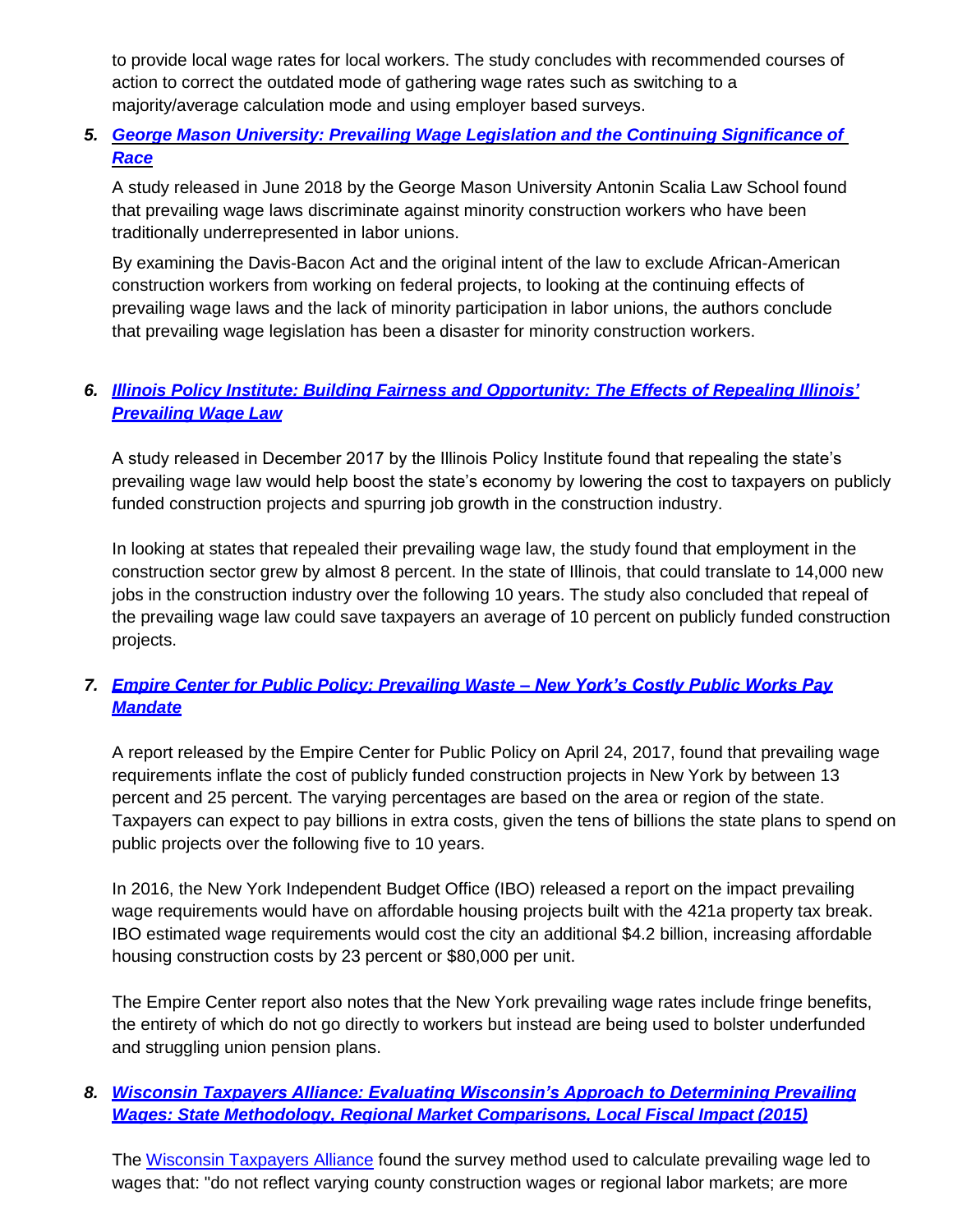"costly" in low-wage, low-income counties, particularly those in northern Wisconsin; can fluctuate widely and unpredictably from year to year, rather than change slowly and consistently as market wages typically do; can require contractors to pay un-skilled workers more than skilled workers in some situations; and may cost state and local government hundreds of millions of dollars in excess costs."

# *9. [Anderson Economic Group: The Impact of Michigan's Prevailing Wage Law Education](http://www.andersoneconomicgroup.com/Portals/0/upload/AEG%20Prevailing%20Wage%20Update%209-17-2015.pdf)  [Construction Expenditures \(2015\)](http://www.andersoneconomicgroup.com/Portals/0/upload/AEG%20Prevailing%20Wage%20Update%209-17-2015.pdf)*

A study by East Lansing-based Anderson Economic Group (AEG) found that Michigan's prevailing wage law is costing taxpayers and draining millions of dollars per year from the state's public universities, community colleges and school districts by driving up the costs of construction projects. The study found that between 2003-2012, \$2.1 billion in educational expenses were subject to prevailing wage in Michigan. Additionally, the study found that between 2003-2012, \$2.1 billion in educational expenses were subject to prevailing wage in Michigan.

# *10. [Anderson Economic Group: Illinois' Prevailing Wage Law and the Cost of Education](http://www.andersoneconomicgroup.com/Portals/0/AEG_ABCIL_PrevailingWage_FINAL.pdf) [Construction](http://www.andersoneconomicgroup.com/Portals/0/AEG_ABCIL_PrevailingWage_FINAL.pdf) (2014)*

A report by Anderson Economic Group, LLC found that an estimated \$2.9 billion in education construction expenditures are subject to Illinois prevailing wage law and in the absence of the state's prevailing wage law, Illinois could have saved \$158 million on average each of the past ten years. With an additional cost of \$158 million per year due to prevailing wage laws, Illinois could have saved \$1.6 billion dollars on school construction from 2002 to 2012.

# *11. [Columbia University: The Complex Worlds of New York Prevailing Wage](http://events.abc.org/files/Prevailing%20Wage%20June%205%202012%20Final.pdf) (2012)*

A study released by Columbia University's Center for Urban Real Estate revealed New York's methods for establishing prevailing wage rates are grossly outdated and costing New York taxpayers.

The study found the New York system of using collective bargaining agreements to establish wage rates is likely invalid given that union membership is presently lower than 30 percent in most localities. In fact, unions now represent only 24 percent of the state's construction workforce, yet New York still relies on union collective bargaining agreements when establishing prevailing wage rates. Near the turn of the last century, New York established wage standards to ensure construction workers were receiving a normal, or "prevailing," private-sector wage and benefits on public construction work. While New York law allows the prevailing wage rate to rely on wage rates in collective bargaining agreements between unions and private employers, it may only do so if such employers employ at least 30 percent of workers in the same trade in the locality where the work is being performed.

## [Video: Unions and Pols Pay to Play: WSJ Opinion](http://www.youtube.com/watch?v=Ew84kgvrO9w)

## *12. [GAO: Davis-Bacon Act: Methodological Changes Needed to Improve Wage Survey](http://www.gao.gov/new.items/d11152.pdf) (2011)*

An April 6, 2011 report published by the Government Accountability Office (GAO), titled, "Davis-Bacon Act: Methodological Changes Needed to Improve Wage Survey," highlighted serious flaws in how wages are determined under the Davis-Bacon Act, and recommended steps for the Department of Labor (DOL) to take to remedy some of the issues. GAO examined how DOL has addressed previous concerns from stakeholders, and also looked at new issues that need to be resolved.

In the report, GAO acknowledged some actions by DOL to correct problems with the process and with the wage survey process, but criticized the agency's inability to fix major problems related to accuracy, overall quality and timeliness–pointing out that DOL is still years behind schedule on many of its surveys, forcing federal contractors to rely on out-of-date information.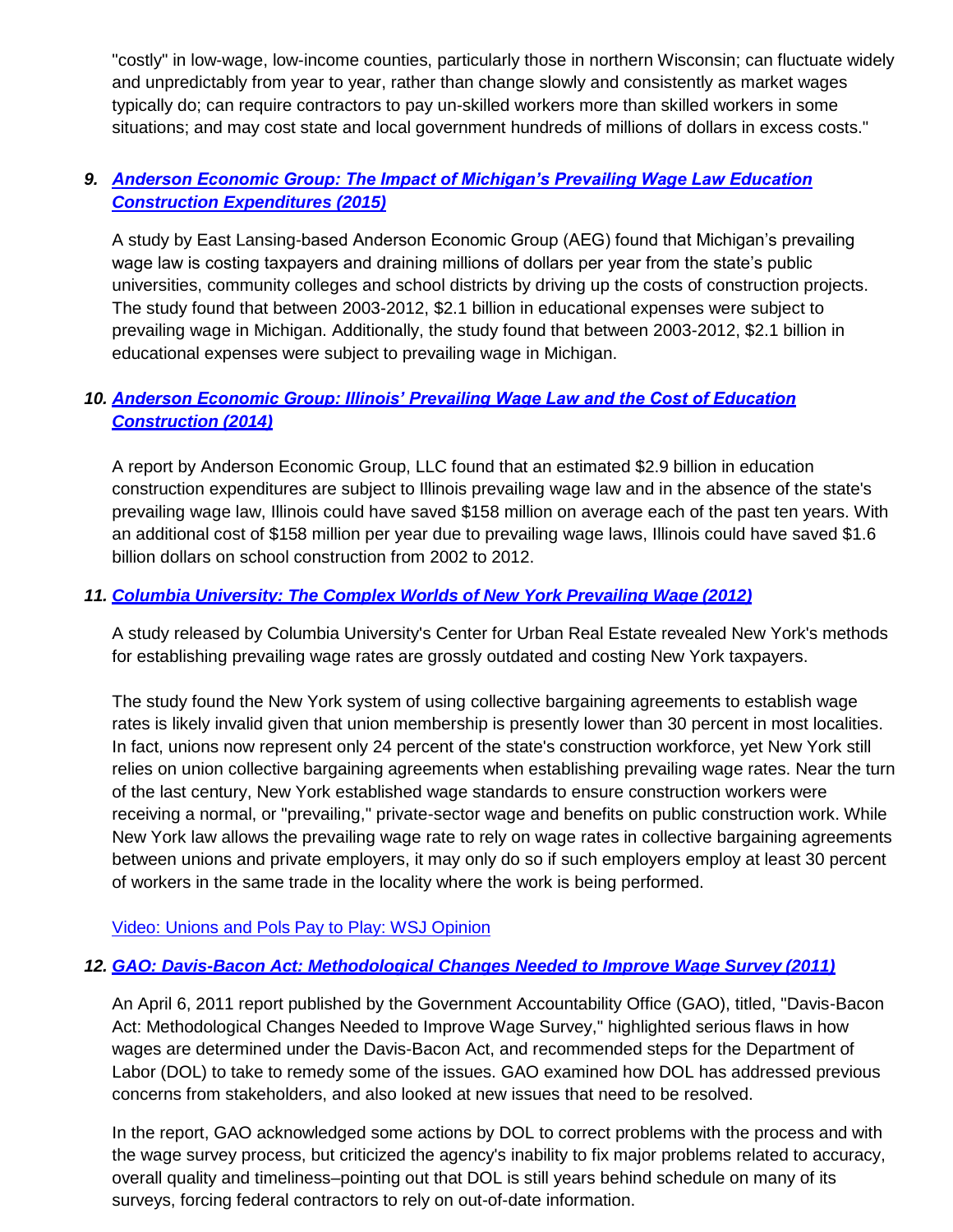GAO also noted ongoing issues with the representativeness of the wage determination survey results, reporting that about 25 percent of final wage rates for job classifications are based on wages reported for six or fewer workers. In addition, 63 percent of all DOL wage determinations consider wages set by union agreements to be "prevailing," even though only 13 percent of construction workers are covered by such an agreement.

#### *13. [Cato: Prevailing Wage Laws: Public Interest or Special Interest Legislation?](http://www.cato.org/pubs/journal/cj30n1/cj30n1-7.pdf) (2010)*

A study published in the *Cato Journal*, Vol. 30, No.1, concludes the purpose of prevailing wage laws are to limit competition and provide significant benefits to labor unions. These policies come at the expense of taxpayers that are forced to pay more than otherwise necessary for projects that require prevailing wage mandates. George Leef, Director of Research at the John W. Pope Center for Higher Education Policy, concludes that no societal benefits result from union favoritism.

## *14. Dual GAO Studies Find Negative Impact of Davis-Bacon Prevailing Wage Requirements on Recovery Act Projects (2010)*

The [American Recovery and Reinvestment Act of 2009 \(](http://www.recovery.gov/Pages/home.aspx)ARRA) expanded federal Davis-Bacon requirements to 40 additional federal programs, according to a Feb. 2010 [study](http://events.abc.org/files/Government_Affairs/PrevailingWageLawStudies/GAO%20Report_ARRA%20Project%20Selection%20and%20Starts_Factors_021910.pdf) conducted by the Government Accountability Office (GAO). Although the impacts of these requirements vary among agencies (primarily because many are not directly involved in construction activities), several- including the U.S. Department of Energy (DOE)\* –report that Davis-Bacon has had a negative impact on ARRA-related program administration and goals.

Earlier this year, a similar GAO [study](http://events.abc.org/files/Government_Affairs/PrevailingWageLawStudies/GAO%20Report_Officials%20Views%20Vary%20on%20Impacts%20of%20DB%20Act%20PW%20Provision_032410.pdf) found that Davis-Bacon provisions were the primary factor for excessive administrative burden of, and the ultimate failure to meet multi-agency goals pertaining to, the [Weatherization Assistance Program.](http://apps1.eere.energy.gov/weatherization/) Four federal agencies reported that Davis-Bacon directly delayed their ability to spend funds. In addition, the U.S. Department of Labor (DOL) was required to determine prevailing wages for weatherization work in every county in the United States. By the end of, 2009, only 9,100 of the planned 593,000 homes in the program had been weatherized.

\*A separate, [internal study by DOE's inspector general c](http://events.abc.org/files/Government_Affairs/PrevailingWageLawStudies/DOE%20IG_D-B%20Report_022310.pdf)ited Davis-Bacon provisions as the prime factor for holding up the launch of its weatherization program, which did not begin work until October 2009–eight months after President Obama signed ARRA into law.

## *15. [Public Policy Foundation of West Virginia: An Economic Examination of West Virginia's](http://events.abc.org/files/West%20Virginia%20Prevailing%20Wage%20Report.doc) [Prevailing Wage Law](http://events.abc.org/files/West%20Virginia%20Prevailing%20Wage%20Report.doc) (2009)*

The [Public Policy Foundation of West Virginia](http://www.spn.org/directory/public-policy-foundation-of-west-virginia) on Feb. 16, 2009, released a study that concludes West Virginia's average state prevailing wage rate is at least 49 percent, and as high as 74 percent (using adjusted figures), above West Virginia's true market prevailing wage in the construction industry. The study also found that as many as 1,500 more jobs could be created if West Virginia's prevailing wage law were repealed or reformed to reflect actual market wages.

"An Economic Examination of West Virginia's Prevailing Wage Law" recommends full repeal of the [West Virginia prevailing wage law.](http://events.abc.org/files/081208%20WestVirginiaPrevailingWageSummary2.pdf) Short of repeal, the study makes four recommendations to improve state prevailing wage requirements: (1) change the method of establishing prevailing wage rates so that they better reflect true prevailing local market rates; (2) mandate that new methodology by law; (3) create exemptions to the prevailing wage for small contracts; and (4) create exemptions to the prevailing wage for schools.

#### *16. The Beacon Hill Institute: The Federal Davis-Bacon Act: The Prevailing Mismanagement of*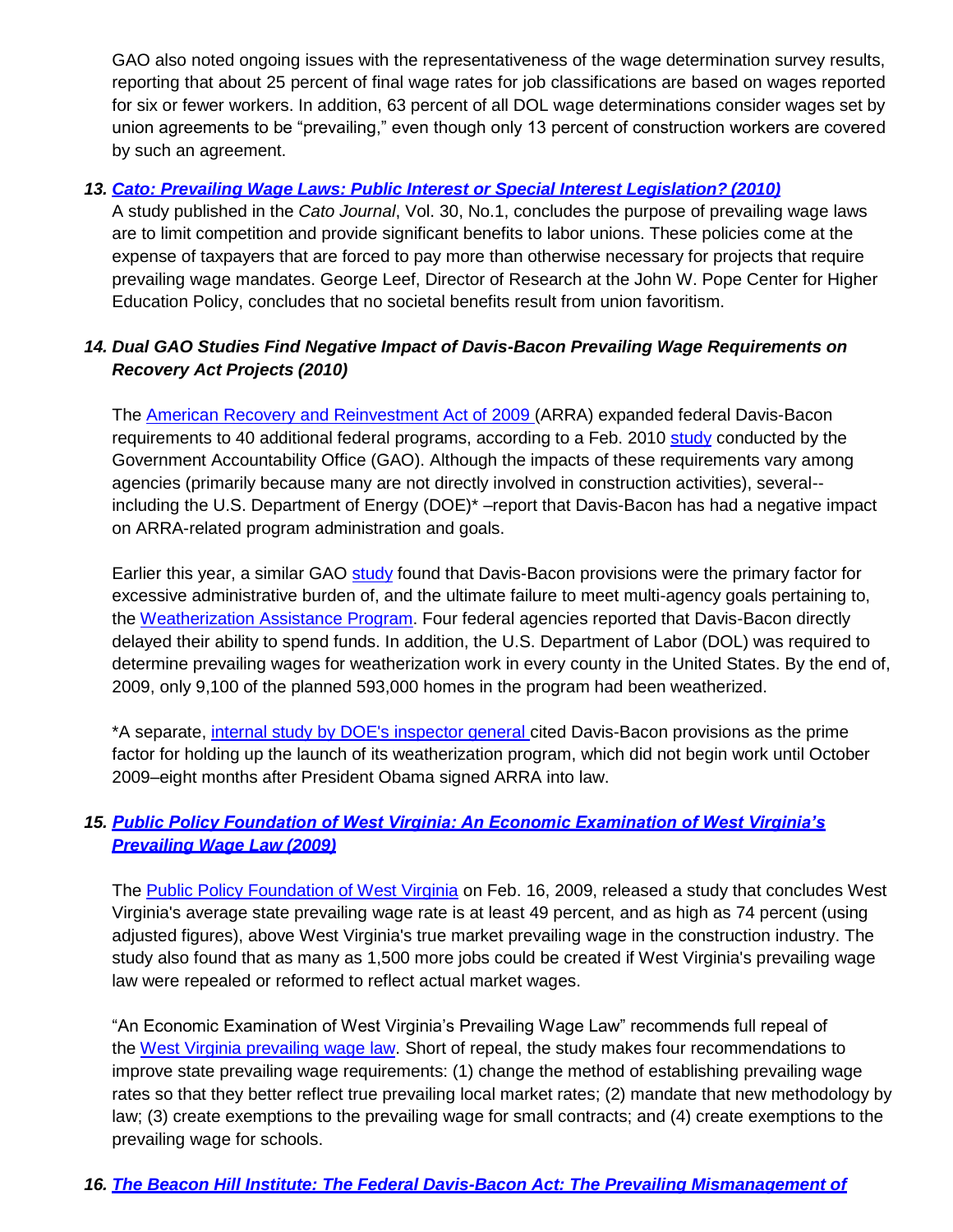## *Wage (2008)*

The Beacon Hill Institute (BHI) at Suffolk University in Boston, Mass., found that wages on federally funded construction projects under the Davis-Bacon Act (DBA) are grossly inflated. The February 2008 study compared the methods used by the U.S. Department of Labor's (DOL) Bureau of Labor Statistics (BLS) and the DOL's Employment Standards Administration's Wage and Hour Division (WHD) to determine the prevailing wage for workers employed on federally funded construction projects. Researchers examined nine occupational categories in 80 metropolitan areas and concluded that the current WHD method unnecessarily inflates wages by a weighted average of 22 percent when compared to wages determined by BLS methodology. Some of the problems found in the calculation of the prevailing wages under WHD included untimely wage reporting, poor survey design and the opportunity for unions to dominate the process.

The BHI study found the WHD's inaccurate measurement of wages has several principal consequences for construction wages and costs:

- The WHD methods inflate wages by an average of 22 percent
- The WHD methods inflate construction costs on projects subject to the DBA by 9.91 percent
- The WHD methods unnecessarily raise construction costs by a total \$8.6 billion per year on projects subject to the DBA
- States that opt to use the DBA prevailing wage, the DBA methodology or the local union wages are likely to experience higher public construction costs

## *17.* **GAO Report: The Federal Government Could Save More Than \$4 Billion Over Five Years if the Davis-Bacon Act Were Repealed. (2000)**

In a March 2000 report, the General Accountability Office (GAO) estimates the federal government could save more than \$4 billion in discretionary spending outlays over a five year period by repealing the Davis-Bacon Act.

## *18. Mackinac Center for Public Policy: The Effect of Michigan's Prevailing Wage Law (2007)*

A study by the Mackinac Center for Public Policy estimates that Michigan's prevailing wage law, which requires union wages to be paid on state construction projects, costs state taxpayers about \$250 million per year. The main effect of this extra cost is to boost the wages of construction workers, most of whom earn compensation well above the average for Michigan residents, according to the study. Michigan's prevailing wage law also appears to decrease the number of construction jobs in the state.

The study also found that because state guarantees on school district construction bonds trigger prevailing wage requirements, the prevailing wage law also applies to most public school construction. Exempting public school districts alone from the law's requirements would likely save state taxpayers about \$125 million annually.

#### *19. Minnesota Taxpayers Association: Prevailing Wage Rates in Minnesota (2005)*

A study conducted by the Minnesota Taxpayers Association (MTA) found the state's method for calculating prevailing wage rates on public construction increased project costs between 7 percent and 10 percent. Minnesota and California use a "modal" calculation, in which the rate that is most frequently reported in a survey is designated as the "prevailing" wage.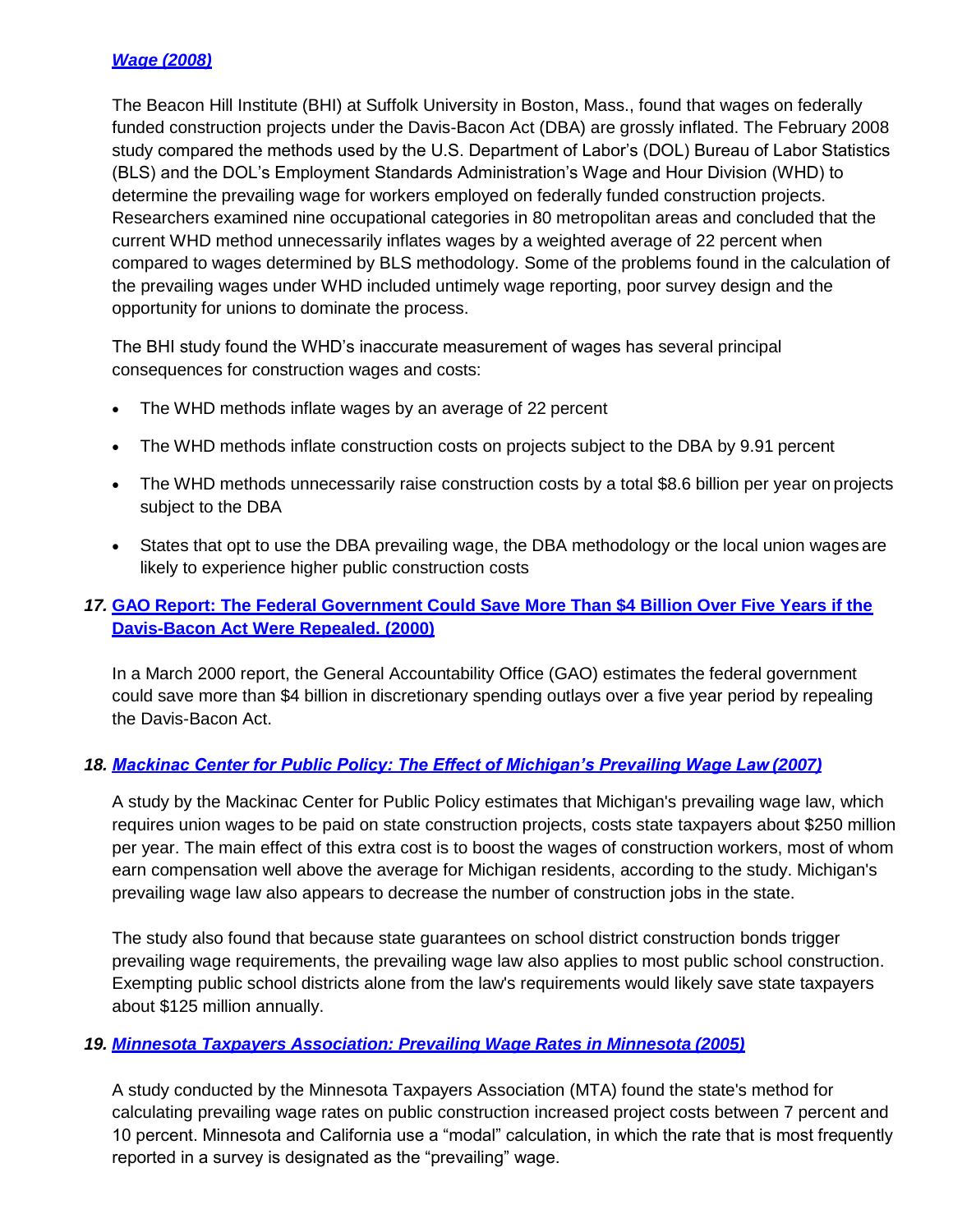According to the study, Minnesota's modal method of calculating the prevailing wage rate increases the likelihood that large-scale, collectively bargained wage rates become the prevailing wage, because these rates tend to be uniform within a specific job class. The study found that in 26 of the 32 counties where state building projects were located, federal prevailing wage rates were set entirely from union rates.

## *20. California Institute for County Government at California State University, Sacramento: An Analysis of Market and Prevailing Wage Rates for the Construction Trades in California (2004)*

An August 2003 study from the California Institute for County Government at California State University, Sacramento shows that federal commercial prevailing wage rates and state prevailing wage rates in California are on average 36 percent to 55 percent higher than market wages.

The study compares market wages to commercial and residential Davis-Bacon federal prevailing wage rates and state prevailing wage rates on a county-by-county basis for five trades: electricians, carpenters, drywall installers, HVAC/sheet metal workers and plumbers. Maps included with the study show that as a general rule, the disparity between government-imposed rates and market wages increases as the distance increases between a county and the California Department of Industrial Relations headquarters in San Francisco.

# *21. University of California, Berkeley: The Effects of Prevailing Wage Requirements on the Cost of Low-Income Housing (2003)*

A working paper released in September 2003 by the Program on Housing and Urban Policy at the University of California, Berkeley presents new evidence on the increased costs of prevailing wage laws on construction. The paper estimates that new prevailing wage requirements signed into law by eventually-recalled Governor Gray Davis in 2001 increased costs on state-subsidized low-income housing in California between 9 percent and 32 percent under the most credible statistical models. According to the paper, under reasonable conditions, the authors' mid-range estimate of the prospective decrease in dwellings in California subsidized by tax credits alone exceeds \$2,600 per year.

The U.C. Berkeley study conclusions are consistent with California Institute for County Government at California State University, Sacramento showing the expansion of prevailing wage coverage in California to affordable housing increased the cost of that housing by an average of 11 percent.

# *22. Ohio Legislative Bureau: The Effects of the Exemption of School Construction Projects From Ohio's Prevailing Wage Laws (2002)*

The Legislative Bureau of the Ohio Legislature determined that rescinding prevailing wage requirements for school construction saved \$487.9 million in aggregate school construction during the post-examination period, an overall savings of 10.7 percent. This study provides background information and evaluates the amount of money saved by school districts and education service centers due to the exemption, the impact of the exemption on the quality of school building construction, the impact of the exemption on the ways of construction of public school buildings, and summarizes the findings and discusses the limitations.

# *23. Kentucky Legislative Research Commission: An Analysis of Kentucky's Prevailing Wage Laws and Procedures (2001)*

In May of 2001 the Program Review and Investigations Committee authorized a study of Kentucky's prevailing wage law. The committee staff suggested changes to the prevailing wage laws so they would